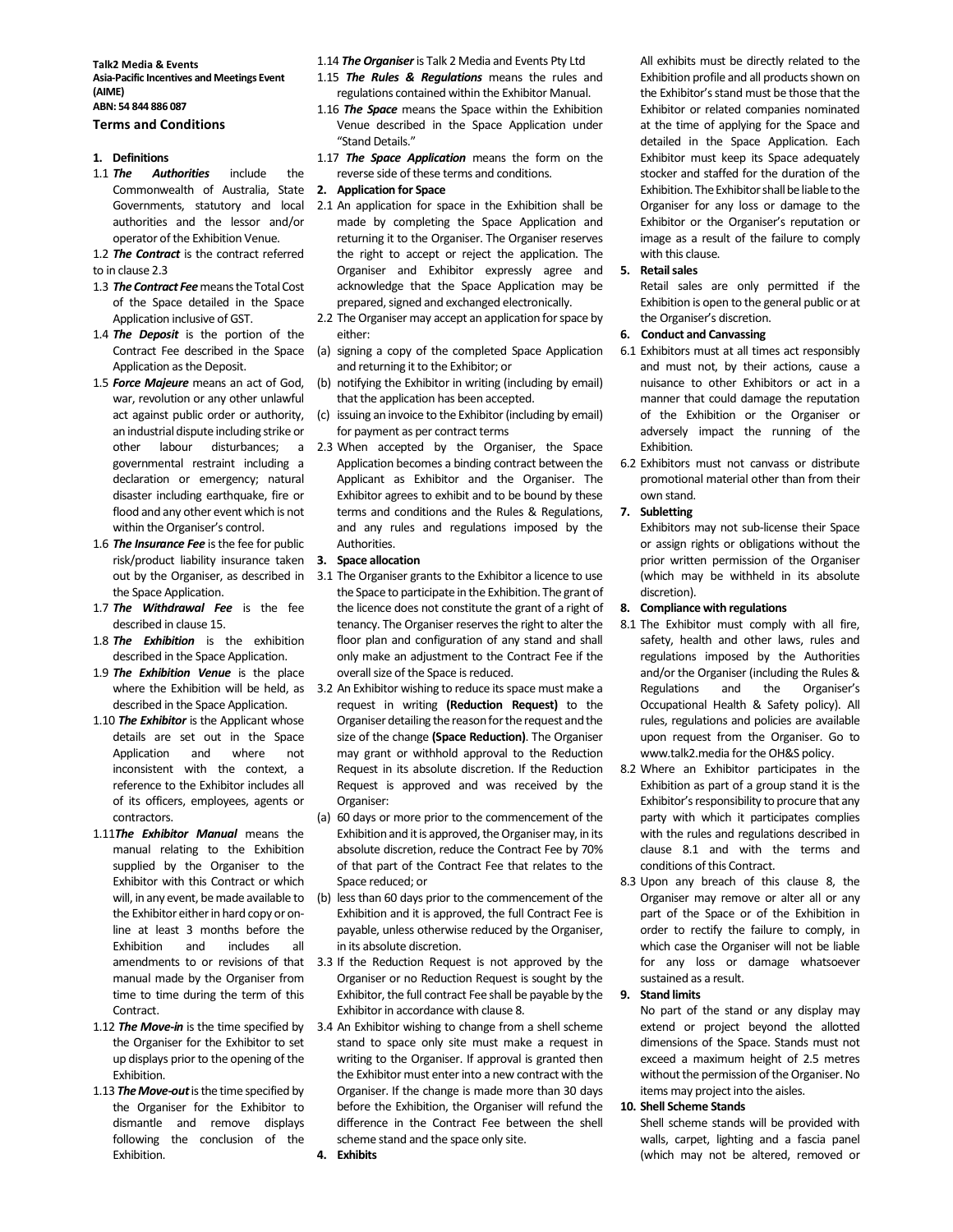covered in any way) with the Exhibitor's names and stand number.

# 11. Space Only Sites

 Exhibitors booking space only sites are responsible for the construction of their exhibition stand including flooring and walls and must not use, including for display, the walls of adjoining stands or the perimeter walls of the Exhibition Venue.

# 12. Insurance

- 12.1A condition of the Organiser accepting this application is that the Exhibitor must hold public liability insurance in their name (as the insured) covering the venue and event for the period from the beginning of the first day of Move-in to the last day of Move-out for a minimum of AU\$10 million for a single event. If requested by the Organiser, the Exhibitor must provide the Organiser with the certificates of insurance confirming that the policies have been effected.
- 12.2The Exhibitor must also hold general property and employer's liability insurance policies to the satisfaction of the Organiser for the period from the beginning of the Move-in to the last day of Move-out. Such insurance cover must insure the Organiser against any loss as a result of any action or claim arising out of any act or default by the Exhibitor. If requested by the Organiser, the Exhibitor must provide the Organiser with the certificates of insurance confirming that the policies have been effected.

#### 13 Terms of payment

- 13.1 The Organiser will issue a tax invoice to the Exhibitor for the Deposit which shall be payable by the Exhibitor to the Organiser by the date specified in the Space Application.
- 13.2 The Organiser will issue a tax invoice to the Exhibitor for the balance of the Contract Fee which shall be payable by the Exhibitor to the Organiser by the Due Date specified in the Space Application. Where an application for space is received after the Due Date, the total Contract Fee is due and payable immediately.
- 13.3 If the Exhibitor pays by credit card then surcharges may apply in accordance with the schedule published on the Organiser's website from time to time.
- 13.4 Administrative fees may be payable in relation to processing refunds, late payments and payment arrangements in accordance with the schedule published on the Organiser's website from time to time.
- 13.5 The Exhibitor is responsible for settling all accounts for expenses incurred by it, its agents, employees or contractors in connection with the Exhibition and must discharge such

liabilities immediately upon request by the Organiser. 13.6 Interest on overdue amounts may be charged at a rate of 1.50 % per calendar month or part thereof and the Exhibitor shall be liable for, and expressly undertakes to pay, all such interest.

13.7 In the event of any default in payment, the Exhibitor shall be liable on an indemnity basis for any and all legal and/or debt collection expenses incurred by the Organiser in obtaining, or attempting to obtain, payment for any amount due by the Exhibitor.

# 14. Termination by Organiser

- 14.1 The Exhibitor acknowledges and agrees that clauses 4 - 13 are essential terms of this Contract and if the Exhibitor is in breach of any of them, the Organiser may terminate this Contract immediately if the Exhibition or the Move-in has already commenced; or by giving 3 business days' written notice if prior to the Move-in.
- 14.2 If this Contract is terminated due to non-payment of any amount owing to the Organiser, the Organiser may re-let the Space to another applicant and recover damages in the form of the Withdrawal Fee as detailed in clause 15.
- 14.3The Organiser may terminate this Contract immediately if the Exhibitor brings the Organiser or the Exhibition into disrepute or into adverse publicity or notoriety that affects the Organiser or Exhibition in a negative manner (including but not limited to, Insolvency of the Exhibitor).
- 14.4 If the Organiser suffers an event of Force Majeure, the Organiser may terminate this Contract immediately upon giving written notice (including by email) detailing the Force Majeure event.
- 14.5 The Organiser may terminate this Contract without cause prior to the commencement of the Exhibition upon giving one month's notice to the Exhibitor.

# 15. Withdrawal by Exhibitor

- 15.1If the Exhibitor withdraws from the Exhibition it will forfeit the Deposit.
- 15.2An Exhibitor who withdraws from the Exhibition for any reason whatsoever will be liable for the Withdrawal Fee which shall be calculated as follows, where column A is the number of days between the date on which notification of withdrawal is given and the date of commencement of the Exhibition, and column B is the percentage of the Contract Fee which will comprise the Withdrawal Fee:

| Δ                   | R    |
|---------------------|------|
| More than 240       | 25%  |
| Between 240 and 150 | 60%  |
| Between 150 and 120 | 80%  |
| Less than 120       | 100% |

- 15.3 The Exhibitor acknowledges that the Withdrawal Fee is a reasonable pre-estimate of the typical loss which would be incurred by the Organiser arising from the Exhibitor's withdrawal from the Exhibition.
- 15.4 Notification of withdrawal must be made in writing (including by email) to the Organiser. Verbal notification of withdrawal shall not be effective under any circumstances.
- 15.5 The Organiser may, at its absolute discretion, deem an Exhibitor to have given notification of Withdrawal if:
- (a) the Exhibitor indicates to the Organiser that it may not participate in the Exhibition; and/or
- (b) the Organiser requests the Exhibitor to confirm its participation in accordance with this Contract in writing (including by email) and the Exhibitor fails to

provide such confirmation within 3 business days of the request.

15.6 The Withdrawal Fee must be paid to the Organiser irrespective of whether the Organiser incurs a loss as a result of the withdrawal.

## 16. Exclusion of liability

- 16.1 To the extent permitted by law, the Organiser gives no warranty and makes no representation:
- (a) That the Exhibition will attract any or any minimum number of visitors or will achieve any or any particular outcome for the Exhibitor; or
- (b) as to the completeness or accuracy of all the information provided by the Organiser.
- 16.2The Organiser is not liable to the Exhibitor for any loss arising out of:
- (a) any restrictions or conditions regarding the construction, erection, completion, alteration or dismantling of any stands imposed by the Authorities; or
- (b) the location, entry point or sighting of the Space or the prominence of neighbouring or any other exhibitors' space; or
- (c) the failure of any services normally provided at the Exhibition Venue; or;
- (d) the amendment or alteration to all or any part of the Exhibition Manual; or
- (e) changes imposed by any of the Authorities; or
- (f) an event of Force Majeure.
- 16.3 In no event shall the Exhibitor have any claim for damages of any kind against the Organiser in respect of loss or damage to the Exhibitor, direct or consequential arising from the prevention, cancellation, postponement, abandonment or part-time opening or relocation of the Exhibition either wholly or in part if for any reason beyond the Organiser's control or Force Majeure or if the Exhibition facility becomes wholly or partially unavailable or inappropriate (in the Organiser's opinion) for the holding of the Exhibition (Change Event).
- 16.4 In the event of a Change Event, the Organiser shall be entitled to retain all sums paid by the Exhibitor or such part thereof as the Organiser considers reasonable if the Exhibition is able to be held (with whatever changes are required as a result of the Change Event).
- 16.5If, in the opinion of the Organiser, by rearrangement or postponement of the period of the Exhibition, or by substitution of another hall or building or in any other reasonable manner the Exhibition can be carried on, the Organiser shall give notice in writing to the Exhibitor advising of the Change Event (Change Event Notice) and subject to clause 16.6, this Contract shall be binding upon the parties, except as to the size and position of the Space, which the Organiser may modify as it deems necessary under the circumstance. If the Organiser is unable to run the Exhibition, the organiser will use reasonable endeavours to provide an alternative exhibition within twelve (12)